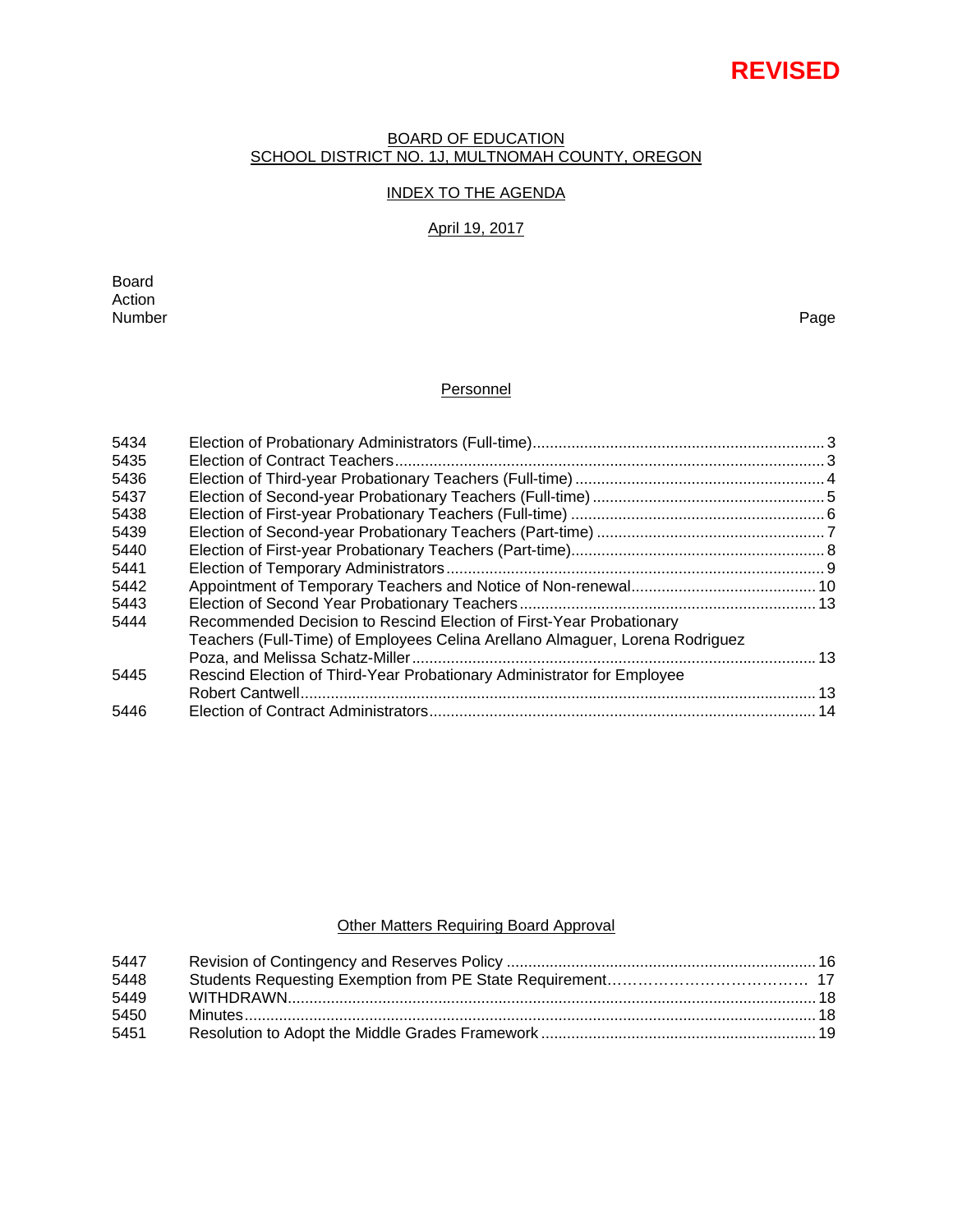# **Personnel**

The Interim Superintendent RECOMMENDS adoption of the following items:

Resolutions 5434 through 5446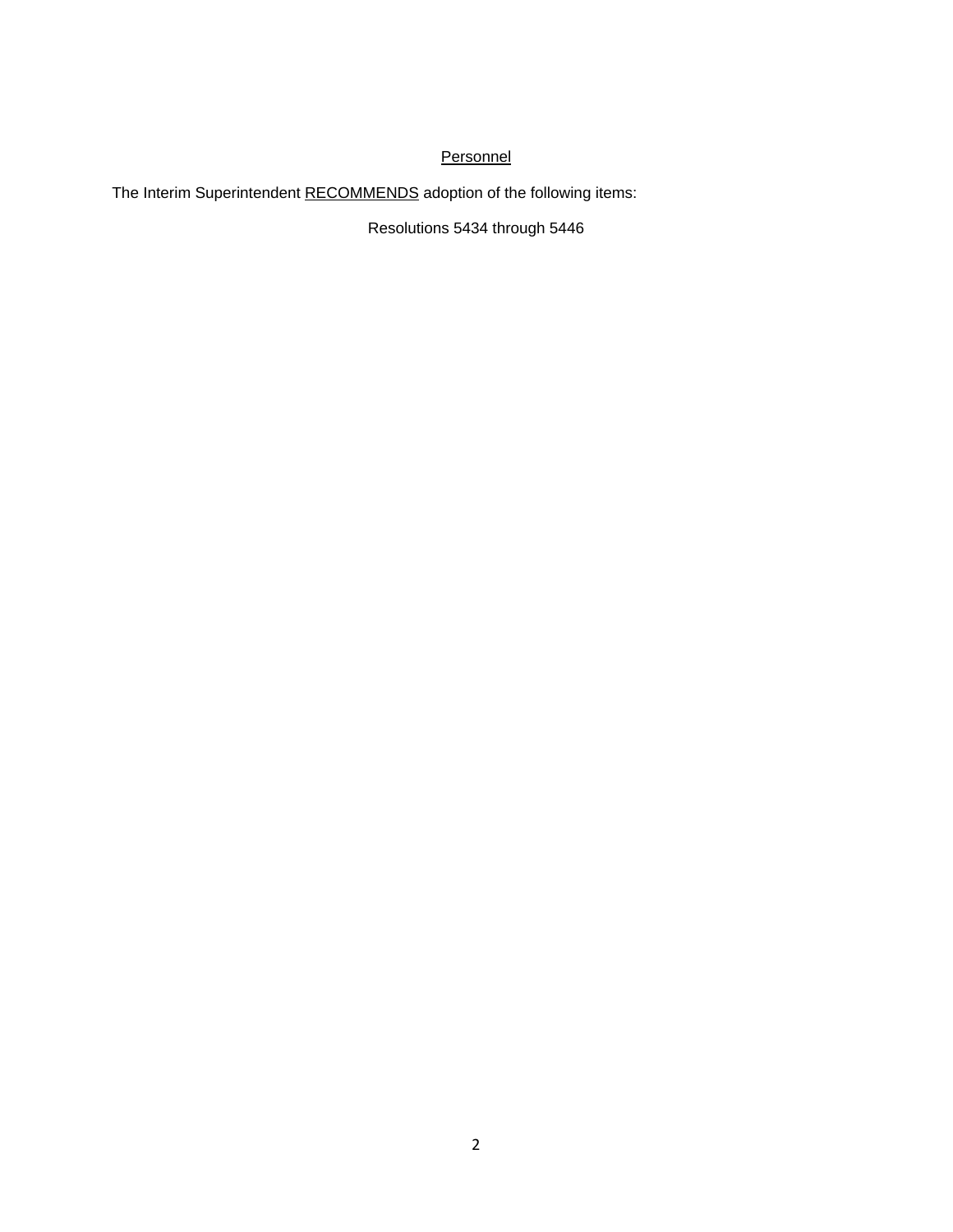#### Election of Probationary Administrators (Full-time)

# **RECITAL**

On the advice of the Chief Human Resources Officer, the Superintendent recommends that the administrator listed below be elected as a Probationary Administrator.

# **RESOLUTION**

The Board of Education accepts the Superintendent's recommendation, and by this resolution hereby elects as Probationary Administrator for the school year 2016-17 the following person, subject to the employment terms and conditions set out in the standard form contract approved by legal counsel for the District and to be placed on the applicable Salary Guide that now exists or is hereafter amended:

*Full-time*

| <b>First</b> | Last | ID     |  |
|--------------|------|--------|--|
| Matthew      | Eide | 027204 |  |

*S. Murray* 

# **RESOLUTION No. 5435**

#### Election of Contract Teachers

# **RECITAL**

On the advice of the Chief Human Resources Officer, the Superintendent recommends that the teacher listed below who has been employed by the District as a regularly appointed teacher for three or more successive school years be elected as a Contract Teacher.

# **RESOLUTION**

The Board of Education accepts the Superintendent's recommendation**,** and by this resolution hereby elects as a Contract Teachers for the school year 2016-17 the following person:

| <b>First</b><br>Last |        | ID     |  |
|----------------------|--------|--------|--|
| Robi                 | Osborn | 008732 |  |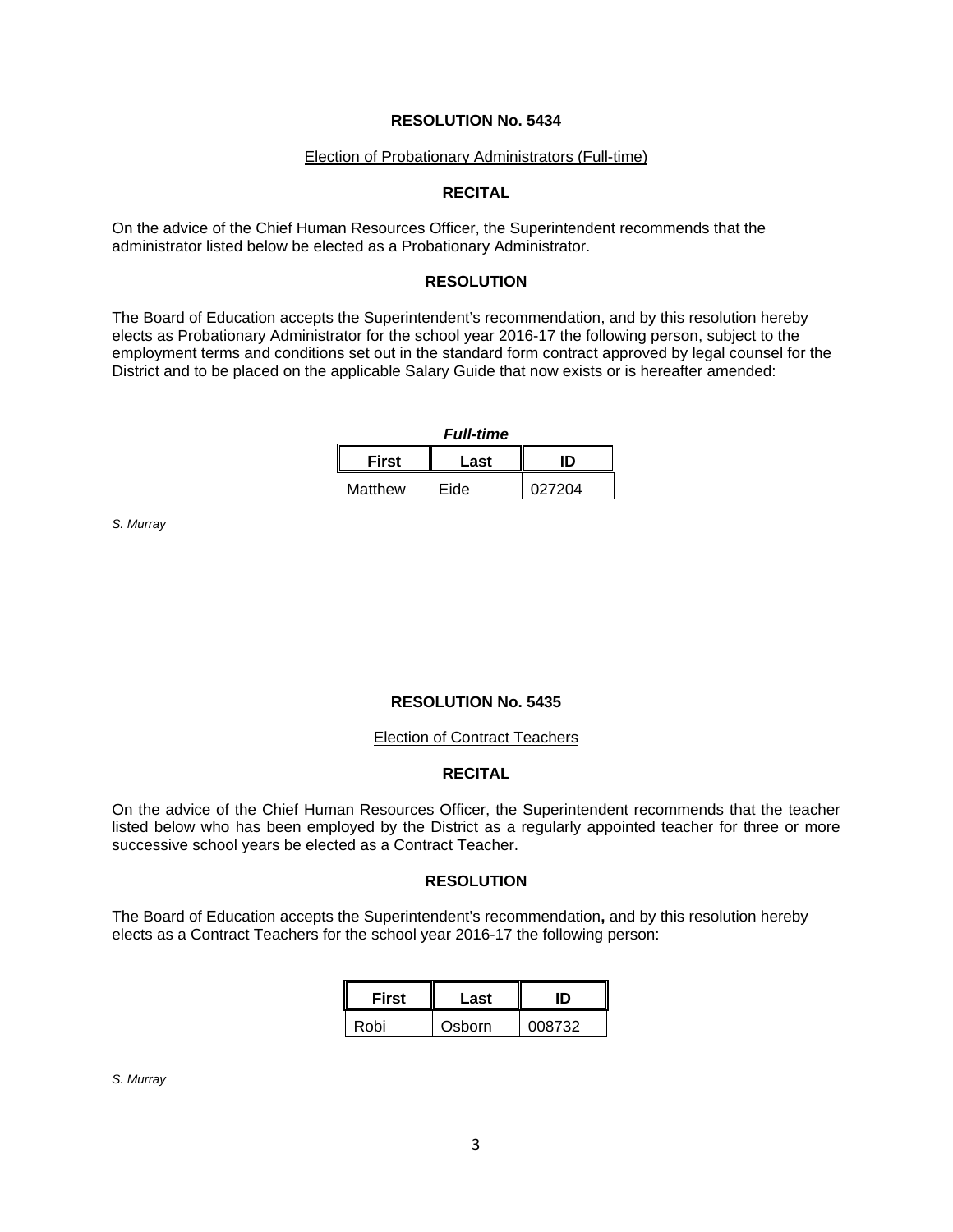#### Election of Third-year Probationary Teachers (Full-time)

# **RECITAL**

On the advice of the Chief Human Resources Officer, the Superintendent recommends that the teacher listed below be elected as Third-year Probationary Teacher.

#### **RESOLUTION**

The Board of Education accepts the Superintendent's recommendation, and by this resolution hereby elects as Third-year Probationary Teacher for the school year 2016-17 the following person, subject to the employment terms and conditions set out in the standard form contract approved by legal counsel for the District and with all to be placed on the applicable Salary Guide that now exists or is hereafter amended:

| <b>Full-Time</b>           |                     |  |  |  |
|----------------------------|---------------------|--|--|--|
| <b>First</b><br>ID<br>Last |                     |  |  |  |
| Katia                      | Fleischman   022447 |  |  |  |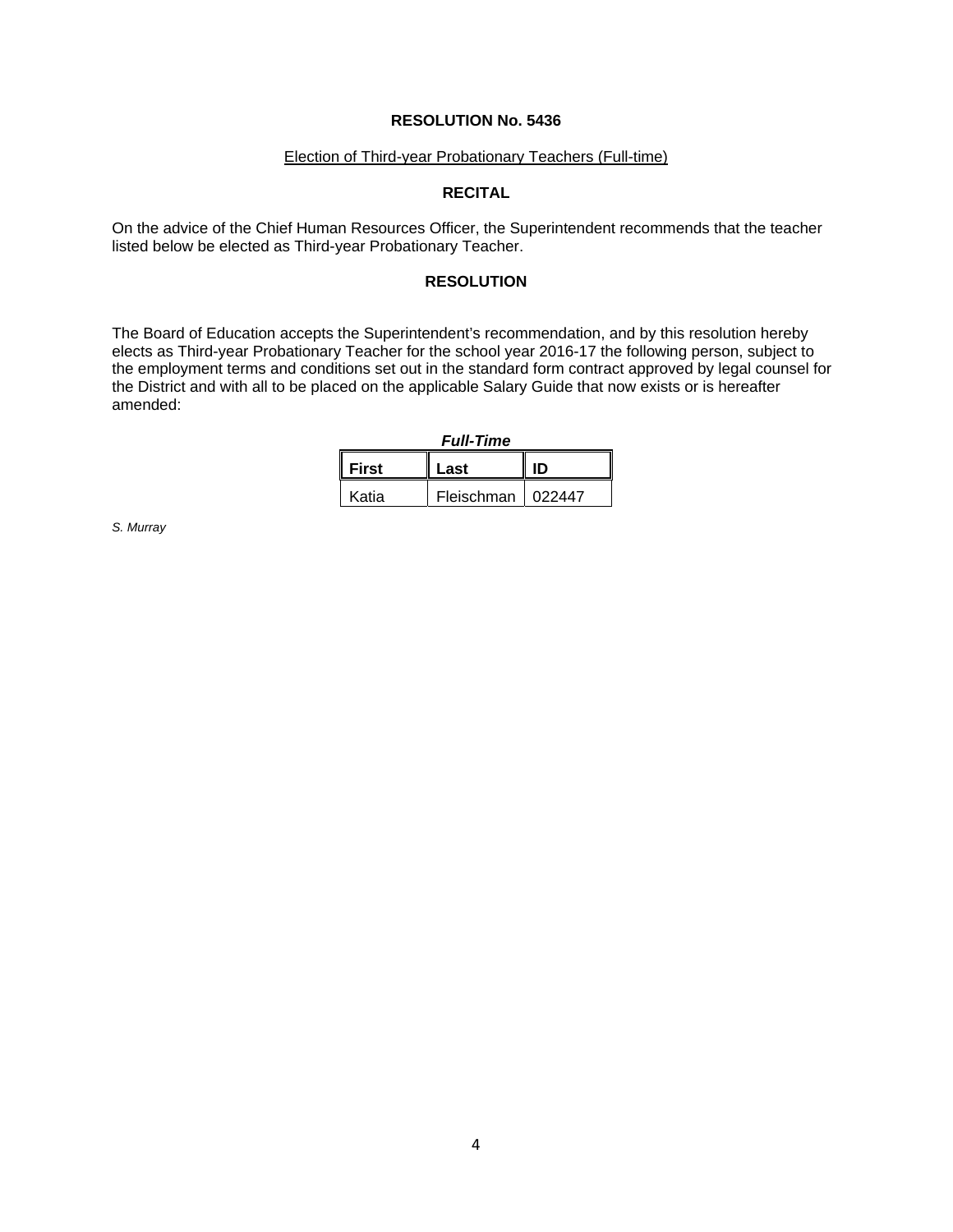#### Election of Second-year Probationary Teachers (Full-time)

# **RECITAL**

On the advice of the Chief Human Resources Officer, the Superintendent recommends that the teachers listed below be elected as Second-year Probationary Teachers.

#### **RESOLUTION**

The Board of Education accepts the Superintendent's recommendation, and by this resolution hereby elects as Second-year Probationary Teachers for the school year 2016-17 the following persons, subject to the employment terms and conditions set out in the standard form contract approved by legal counsel for the District and with all to be placed on the applicable Salary Guide that now exists or is hereafter amended:

| <b>First</b> | Last       | ID     |  |  |
|--------------|------------|--------|--|--|
| Scott        | Aronson    | 020853 |  |  |
| Eric         | Blackford  | 025246 |  |  |
| Dana         | Bussey     | 024795 |  |  |
| Nicole       | Deniston   | 020667 |  |  |
| Susan        | Donohoe    | 024847 |  |  |
| Sara         | Fuller     | 024990 |  |  |
| Kenneth      | Gadbow     | 024684 |  |  |
| <b>Blair</b> | Hennessy   | 020004 |  |  |
| Natalie      | Hewitt     | 024682 |  |  |
| Jason        | Horvat     | 023895 |  |  |
| Jessica      | Iser       | 024805 |  |  |
| Kimberly     | Jarvis     | 020017 |  |  |
| Ingrid       | Johnson    | 022465 |  |  |
| Cecelia      | Kauth      | 024243 |  |  |
| Amy          | Miner      | 025099 |  |  |
| Julie        | Whitaker   | 021501 |  |  |
| Ryan         | Winerbower | 022551 |  |  |
| Jenny        | Withycombe | 025661 |  |  |

*Full-Time*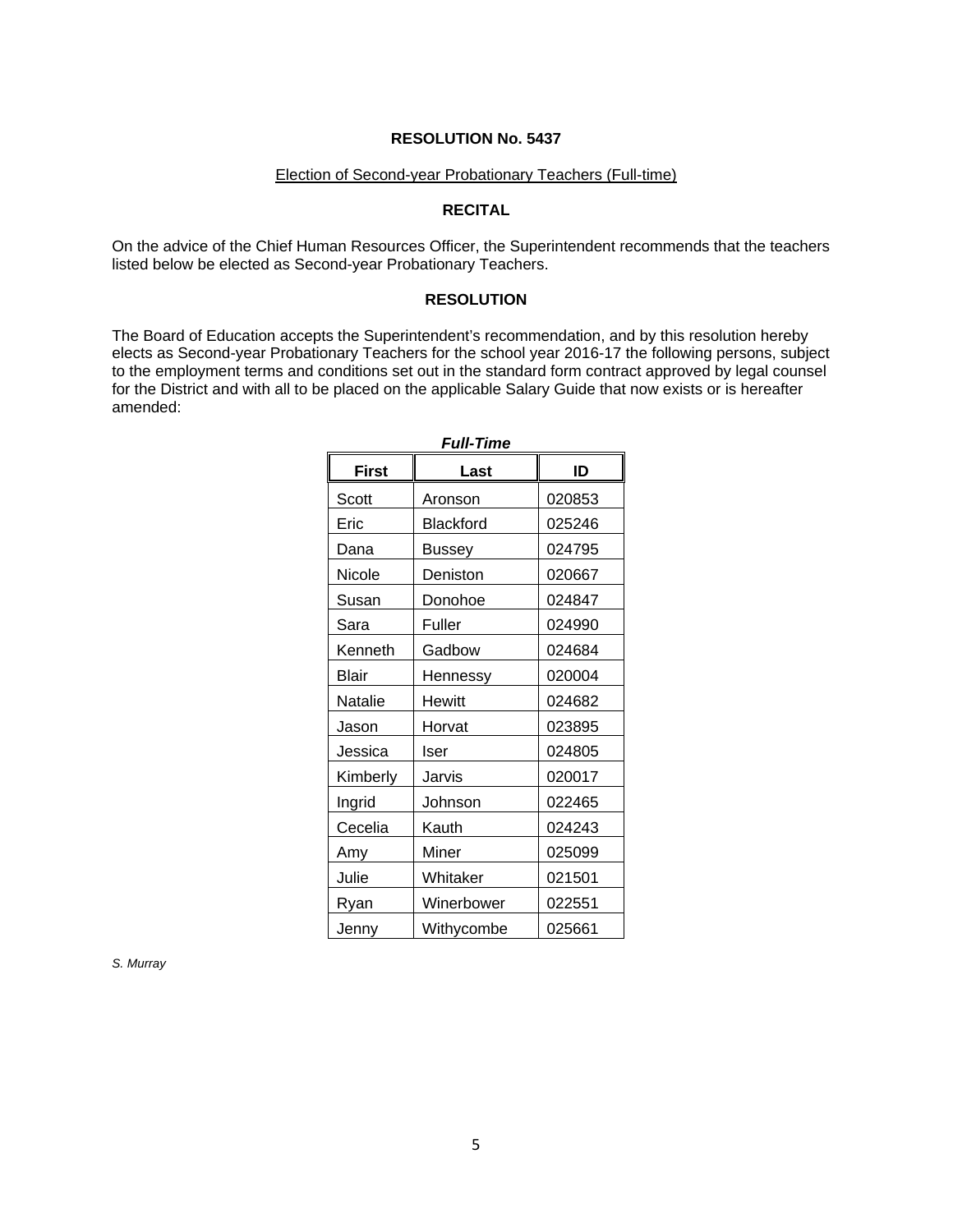#### Election of First-year Probationary Teachers (Full-time)

# **RECITAL**

On the advice of the Chief Human Resources Officer, the Superintendent recommends that the teachers listed below be elected as a First-year Probationary Teachers.

#### **RESOLUTION**

The Board of Education accepts the Superintendent's recommendation, and by this resolution hereby elects as First-year Probationary Teachers for the school year 2016-17 the following persons, subject to the employment terms and conditions set out in the standard form contract approved by legal counsel for the District and to be placed on the applicable Salary Guide that now exists or is hereafter amended:

| <b>Full-time</b> |                    |        |  |  |
|------------------|--------------------|--------|--|--|
| <b>First</b>     | Last               | ID     |  |  |
| Aisha            | <b>Beck</b>        | 026116 |  |  |
| Catherine        | Berg               | 026658 |  |  |
| Omar             | Casillas           | 022074 |  |  |
| Nicholas         | Cassella           | 023404 |  |  |
| Clara            | Cook               | 008317 |  |  |
| Jesse            | Erwin              | 027018 |  |  |
| Amelia           | Gilbertson         | 022270 |  |  |
| Aaron            | Green-<br>Mitchell | 026360 |  |  |
| Ming             | Hom                | 021317 |  |  |
| Megan            | Kendall            | 026304 |  |  |
| Jenny            | Locarno            | 026100 |  |  |
| Venus            | Marrooquin         | 024474 |  |  |
| Justin           | McGlynn            | 024261 |  |  |
| Christopher      | Meeker             | 025265 |  |  |
| Erik             | Mellgren           | 026087 |  |  |
| Antonia          | Mete               | 025682 |  |  |
| Adriana          | Moyola             | 017817 |  |  |
| Logan            | <b>Norris</b>      | 026105 |  |  |
| Jessica          | Notebaart          | 026761 |  |  |
| Irynne           | Padua              | 026104 |  |  |
| Emily            | Peterson           | 026385 |  |  |
| Emily            | Robins             | 026103 |  |  |

6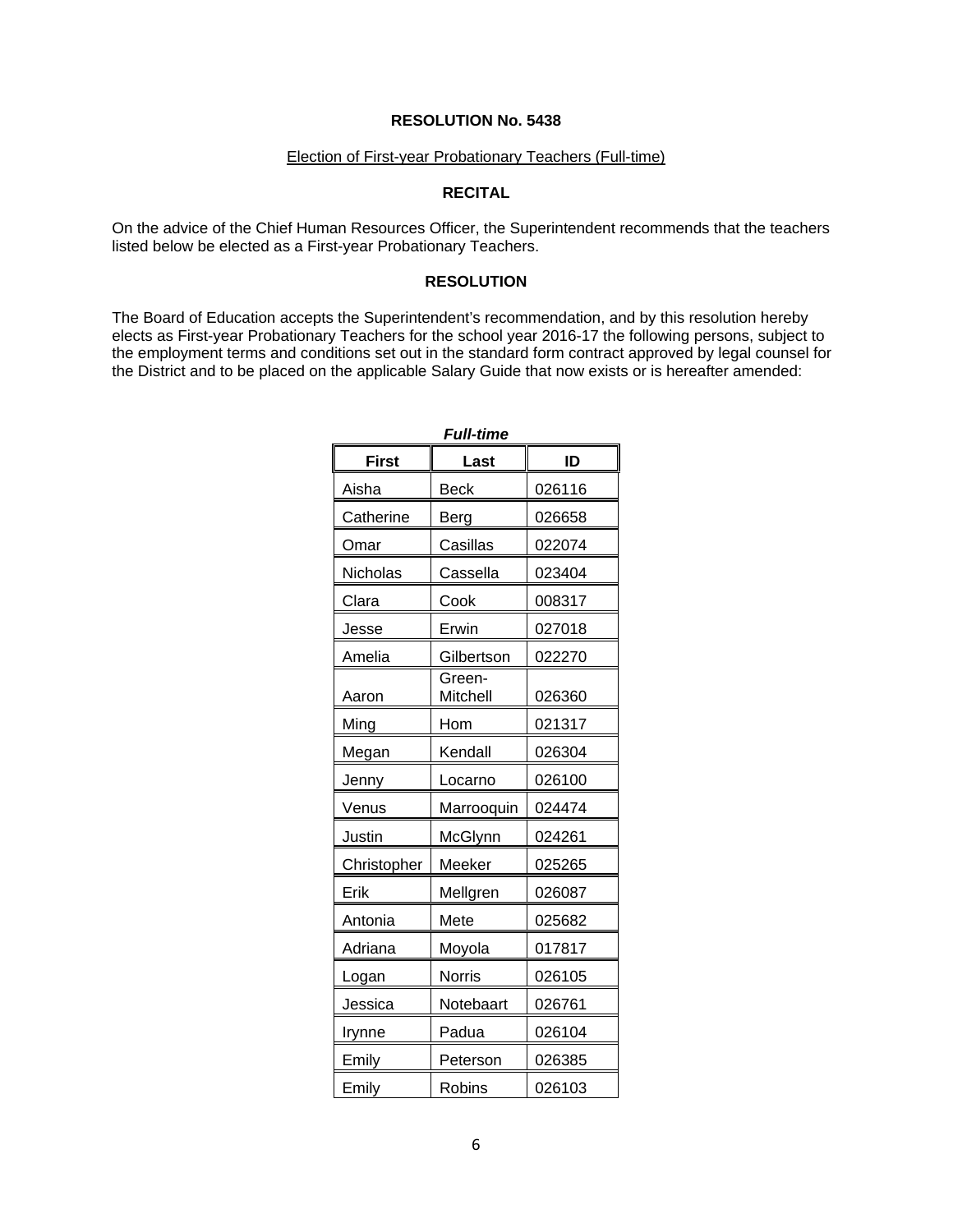| Julie   | Strange       | 026899 |  |
|---------|---------------|--------|--|
| Treasa  | <b>Street</b> | 025252 |  |
| Michael | Wahl          | 026082 |  |
| Kennedy | Zeal          | 026102 |  |

*S. Murray* 

#### **RESOLUTION No. 5439**

#### Election of Second-year Probationary Teachers (Part-time)

# **RECITAL**

On the advice of the Chief Human Resources Officer, the Superintendent recommends that the teachers listed below be elected as Second-year Probationary Teachers.

# **RESOLUTION**

The Board of Education accepts the Superintendent's recommendation, and by this resolution hereby elects as Second-year Probationary Teachers for the school year 2016-17 the following persons, subject to the employment terms and conditions set out in the standard form contract approved by legal counsel for the District and with all to be placed on the applicable Salary Guide that now exists or is hereafter amended:

| <b>Part-Time</b> |                |        |  |  |
|------------------|----------------|--------|--|--|
| <b>First</b>     | ID             |        |  |  |
| Liliana          | Greenberg      | 023419 |  |  |
| Holly            | Ingram         | 025288 |  |  |
| Kyle             | Kertay         | 023886 |  |  |
| Reba             | Parker         | 007758 |  |  |
| Susan            | Verheyleweghen | 002490 |  |  |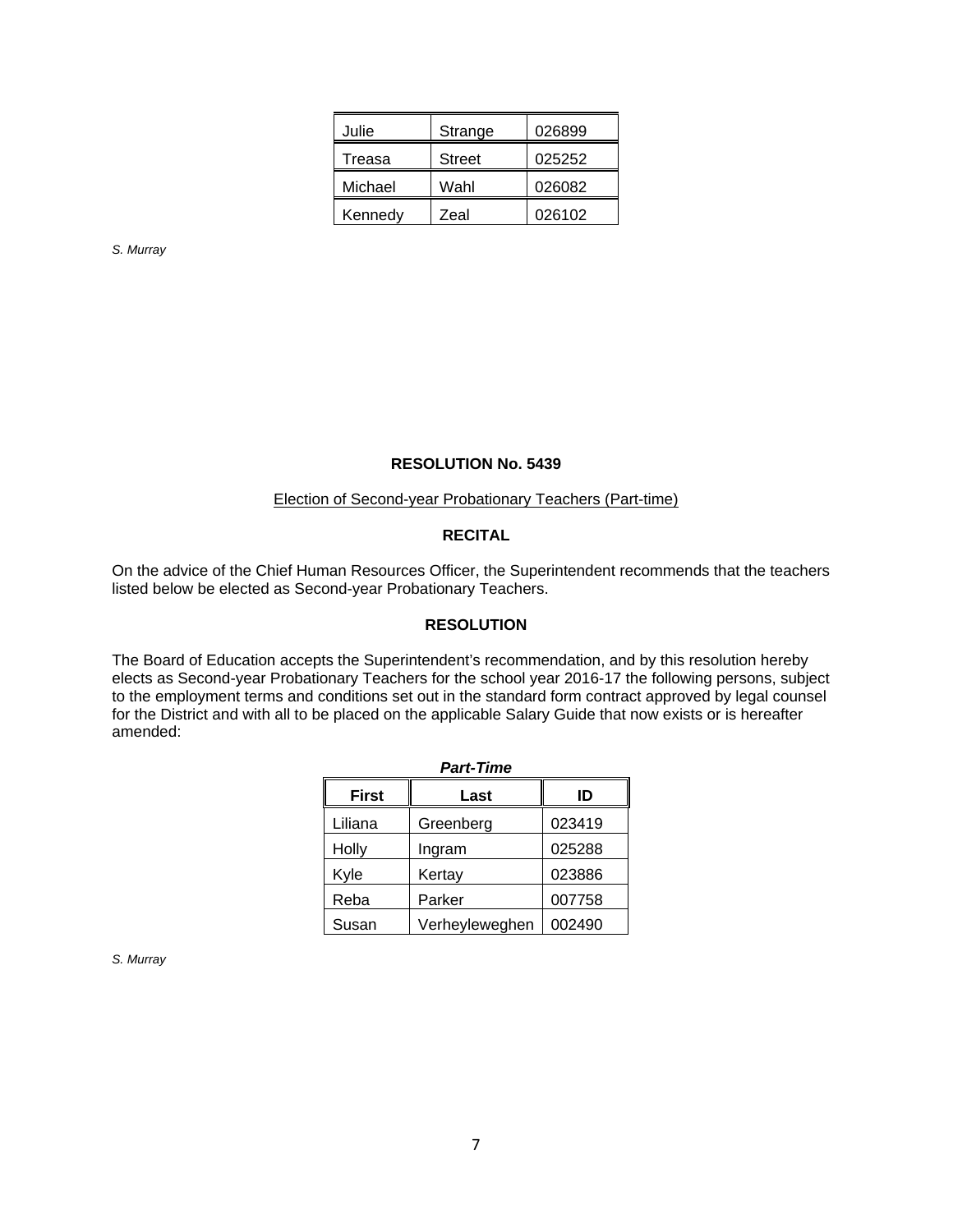#### Election of First-year Probationary Teachers (Part-time)

# **RECITAL**

On the advice of the Chief Human Resources Officer, the Superintendent recommends that the teachers listed below be elected as First-year Probationary Teachers.

#### **RESOLUTION**

The Board of Education accepts the Superintendent's recommendation, and by this resolution hereby elects as First-year Probationary Teachers for the school year 2016-17 the following persons, subject to the employment terms and conditions set out in the standard form contract approved by legal counsel for the District and with all to be placed on the applicable Salary Guide that now exists or is hereafter amended:

| <b>Part-Time</b> |           |        |  |  |
|------------------|-----------|--------|--|--|
| <b>First</b>     | Last      | ID     |  |  |
| Laura            | Arias     | 026442 |  |  |
| Kerstin          | Cathcart  | 025400 |  |  |
| Trask            | Colby     | 017331 |  |  |
| Danielle         | Coughlin  | 026108 |  |  |
| Christine        | Gustafson | 026766 |  |  |
| Robin            | Krill     | 024431 |  |  |
| Barbara          | Linehan   | 026609 |  |  |
| Susan            | McLawhorn | 026111 |  |  |
| Natalie          | Rangel    | 026936 |  |  |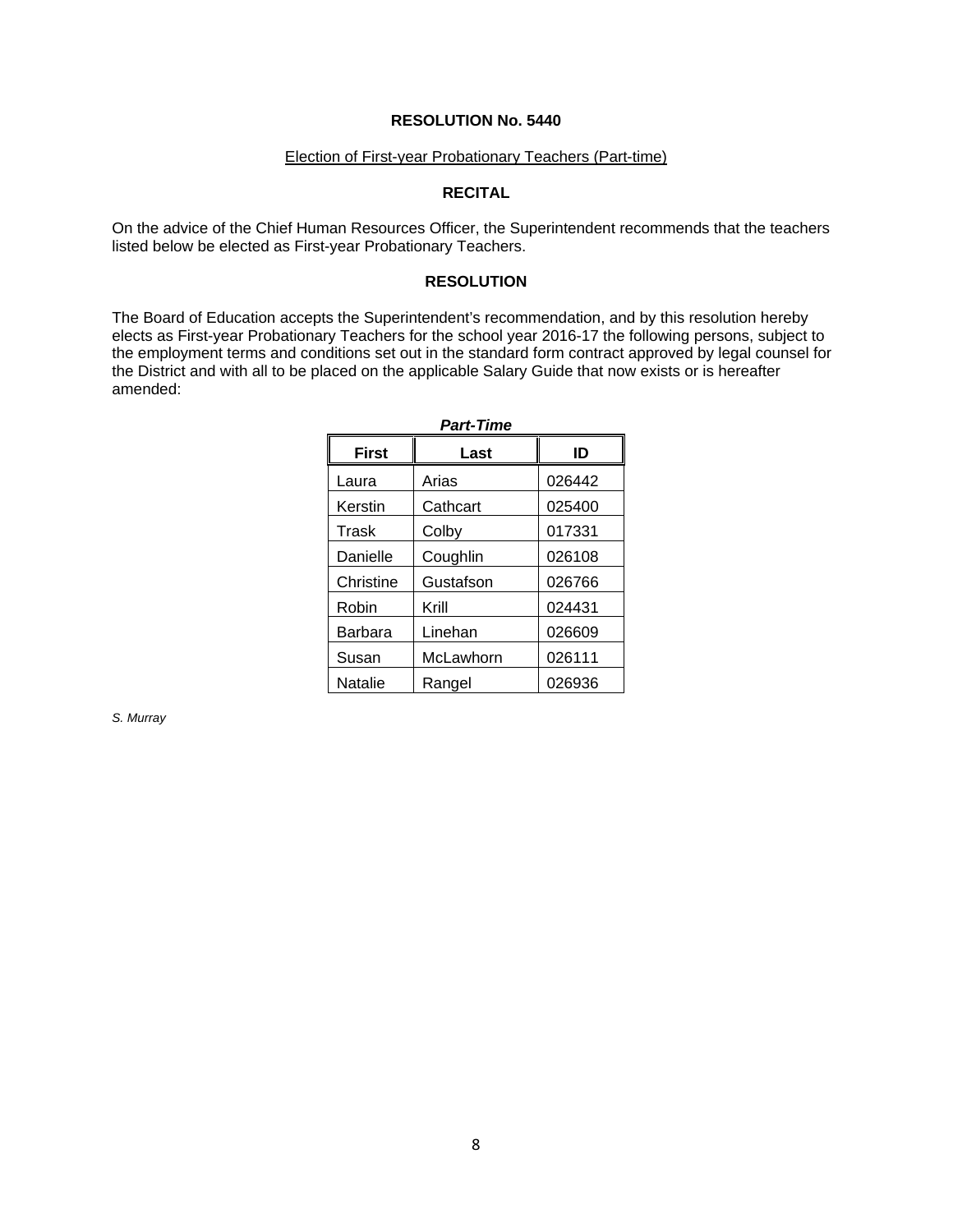#### Election of Temporary Administrators

# **RECITAL**

The following person has served or will serve in administrative positions with the District, and the Superintendent recommends them to the Board of Education ("Board") for election as Temporary Administrators.

# **RESOLUTION**

The Board accepts the Superintendent's recommendation and by this resolution hereby elects as Temporary Administrator for the school year 2016-17 the following person, according to the employment terms and conditions set out in the standard District contract, with all to be placed on the applicable Salary Guide that now exists or is hereafter amended:

| <b>First</b> | Last   |        |  |
|--------------|--------|--------|--|
| Dana         | Jacobs | 005629 |  |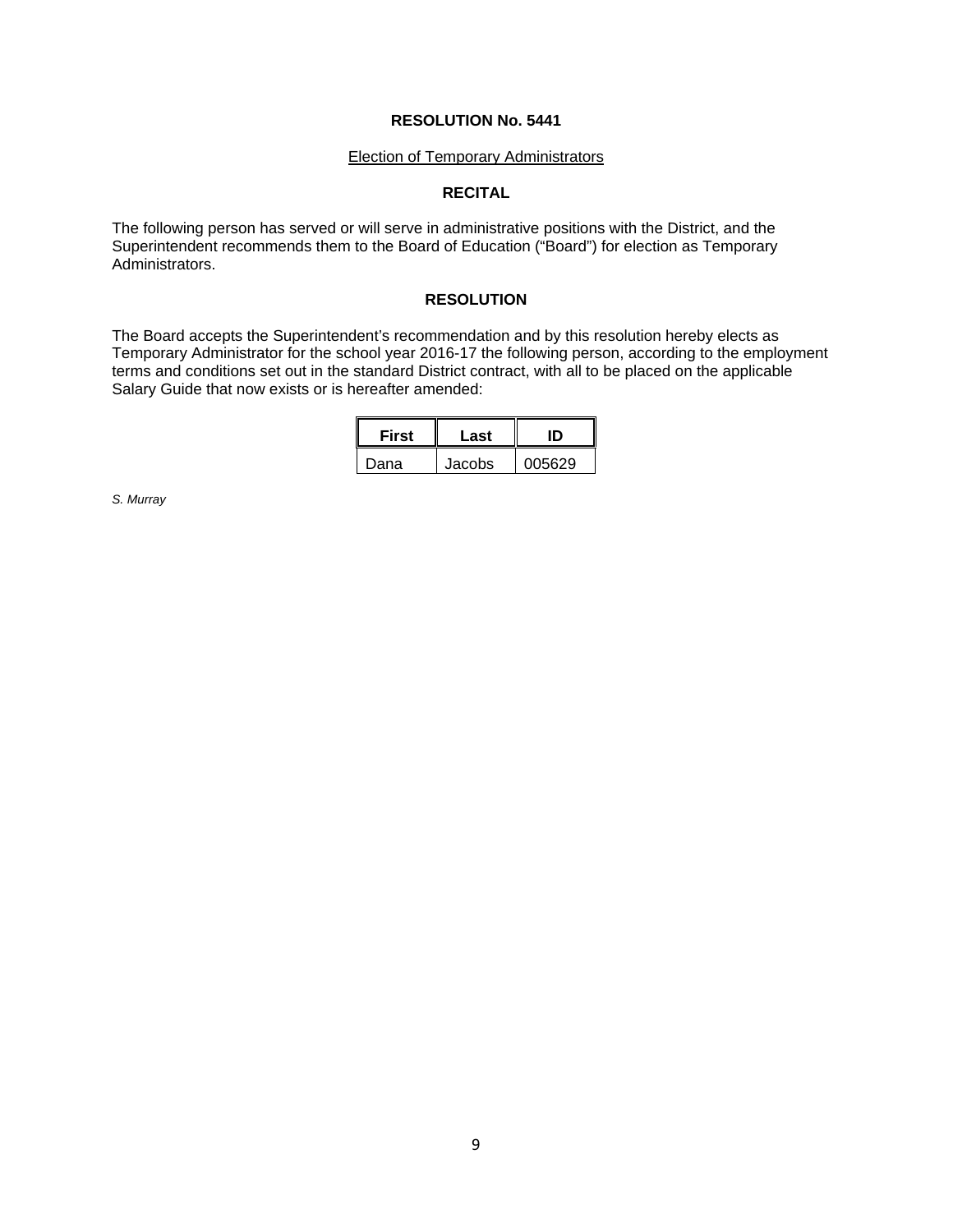#### Appointment of Temporary Teachers and Notice of Non-renewal

# **RESOLUTION**

The Board of Education accepts the recommendation to designate the following persons as temporary teachers for the term listed below. These temporary contracts will not be renewed beyond their respective termination dates because the assignments are temporary and District does not require the teachers' services beyond completion of their respective temporary assignments.

| <b>First</b>  | Last              | ID     | Eff. Date  | <b>Term Date</b> |
|---------------|-------------------|--------|------------|------------------|
| Marni         | Afryl             | 015818 | 9/26/2016  | 6/13/2017        |
| Layla         | Ali               | 026270 | 2/1/2017   | 3/25/2017        |
| Jennifer      | Andres            | 027031 | 12/12/2016 | 6/19/2017        |
| Amy           | Angell            | 011753 | 1/23/2017  | 6/13/2017        |
| Celina        | Arellano Almaguer | 026365 | 8/23/2016  | 6/14/2017        |
| Laura         | Axon              | 023549 | 2/13/2017  | 6/13/2017        |
| Jessica       | <b>Batty</b>      | 025988 | 1/30/2017  | 6/13/2017        |
| Jason         | <b>Bensley</b>    | 023554 | 1/30/2017  | 6/13/2017        |
| Tamar         | <b>Berk</b>       | 024772 | 8/23/2016  | 6/13/2017        |
| Geiner        | Bernard           | 026288 | 2/15/2017  | 6/13/2017        |
| Susan         | <b>Berniker</b>   | 017122 | 11/22/2016 | 6/13/2017        |
| Yvonne        | <b>Berry</b>      | 002607 | 1/5/2017   | 6/13/2017        |
| Nicole        | <b>Betz</b>       | 012416 | 1/3/2017   | 3/14/2017        |
| Sharon        | <b>Bird</b>       | 006183 | 2/13/2017  | 6/13/2017        |
| Kristina      | Blanton           | 019945 | 11/16/2016 | 6/13/2017        |
| Patricia      | <b>Brent</b>      | 015679 | 12/5/2016  | 6/13/2017        |
| Jonathan      | <b>Buford</b>     | 023228 | 11/14/2016 | 6/13/2017        |
| Jacqueline    | Carver            | 003854 | 1/30/2017  | 6/19/2017        |
| Sarah         | Centerwall        | 026458 | 8/29/2016  | 6/13/2017        |
| Christina     | Cone              | 026842 | 1/3/2017   | 6/13/2017        |
| Elisabeth     | Connelly          | 026688 | 10/10/2016 | 6/13/2017        |
| Shannon       | D'Aurora          | 018820 | 8/23/2016  | 12/16/2016       |
| Teresa        | Doss              | 007251 | 2/2/2017   | 6/13/2017        |
| Noelle        | Eaton             | 025659 | 7/1/2016   | 6/13/2017        |
| <b>Blake</b>  | Engeldorf         | 025165 | 8/23/2016  | 6/13/2017        |
| Kasey         | Fernandez         | 027068 | 1/9/2017   | 6/19/2017        |
| Krista        | Franklin          | 023658 | 3/1/2017   | 6/13/2017        |
| Amanda        | Freund            | 023616 | 10/26/2016 | 6/13/2017        |
| Melinda       | Gallimore         | 023864 | 2/1/2017   | 6/13/2017        |
| Evan          | Griffith          | 022795 | 1/3/2017   | 2/16/2017        |
| Melanie       | Guthrie           | 026689 | 2/8/2017   | 6/13/2017        |
| Sean          | Gutmann           | 013235 | 11/23/2016 | 6/13/2017        |
| <b>Brandi</b> | Hall              | 013703 | 1/3/2017   | 6/13/2017        |
| Frederic      | Harder            | 027312 | 3/6/2017   | 6/13/2017        |
| Tara          | Harding           | 026797 | 12/15/2016 | 6/13/2017        |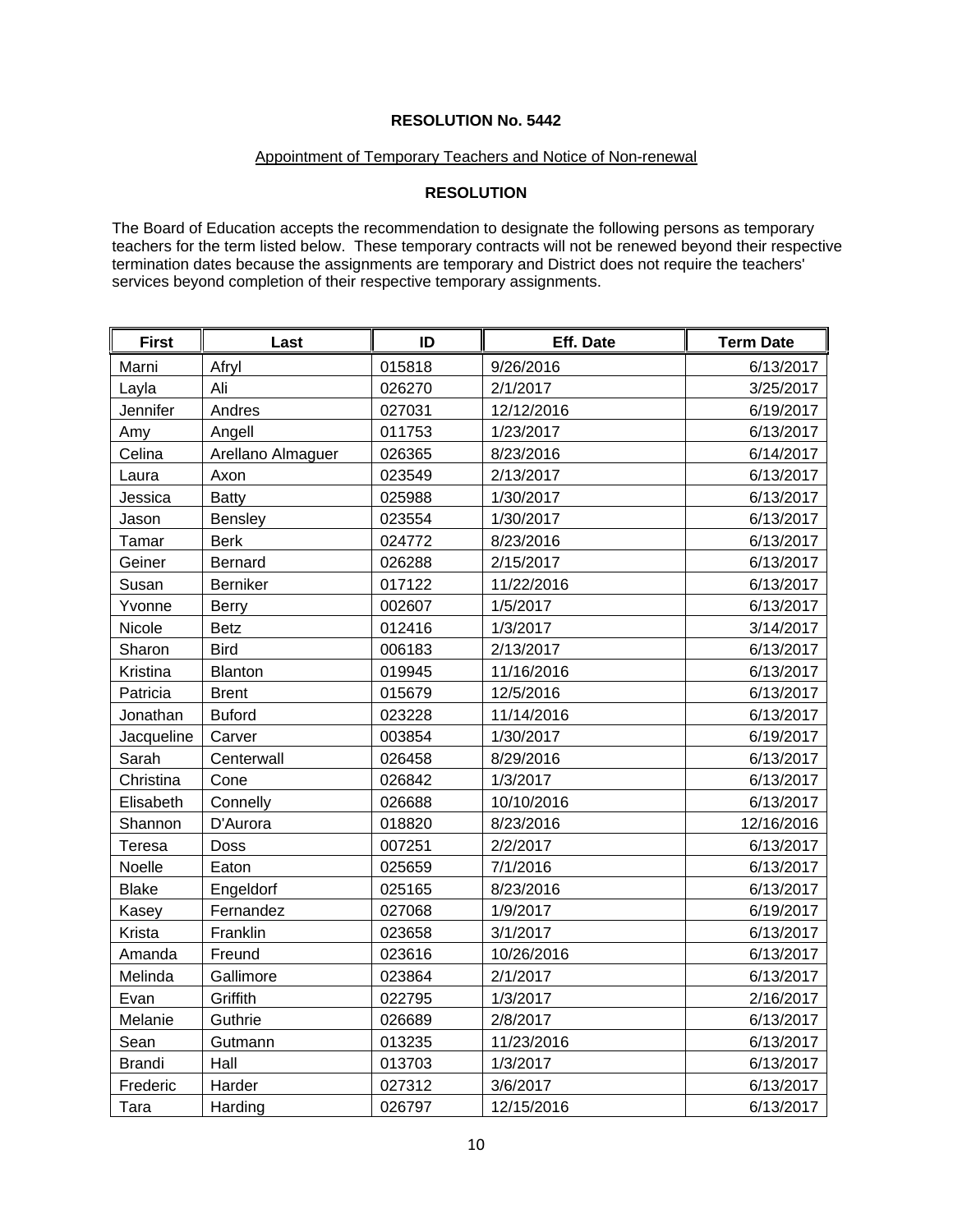| Kari           | Harms               | 027208 | 2/13/2017  | 6/19/2017 |
|----------------|---------------------|--------|------------|-----------|
| Karin          | Hassett             | 003952 | 8/23/2016  | 6/13/2017 |
| Jennifer       | Hellman             | 013697 | 2/6/2017   | 6/13/2017 |
| Laurie         | Hilliard            | 018483 | 9/16/2016  | 6/13/2017 |
| Alexis         | Howell-Kubler       | 020582 | 1/3/2017   | 6/13/2017 |
| Joni           | Huntley             | 006248 | 1/3/2017   | 6/13/2017 |
| Ryan           | Inahara             | 023911 | 9/27/2016  | 6/13/2017 |
| Suzanne        | Jaynes              | 002950 | 10/10/2016 | 6/21/2017 |
| Niki           | Johnson             | 026985 | 1/3/2017   | 6/13/2017 |
| Thomas         | Johnson             | 023665 | 8/24/2016  | 6/13/2017 |
| Andrew         | Judd                | 026693 | 10/10/2016 | 6/13/2017 |
| John           | Killen              | 026680 | 10/3/2016  | 6/13/2017 |
| <b>Brandi</b>  | Kruse               | 026846 | 2/7/2017   | 6/13/2017 |
| Jennifer       | Lee                 | 025188 | 1/3/2017   | 6/13/2017 |
| Katherine      | Licitra             | 020012 | 1/3/2017   | 6/13/2017 |
| Christina      | Lockett             | 026807 | 10/24/2016 | 6/13/2017 |
| Christina      | Lohbeck             | 026691 | 2/28/2017  | 6/13/2017 |
| Lisa           | Lum                 | 009235 | 1/3/2017   | 6/13/2017 |
| Marissa        | Manza               | 026938 | 11/4/2016  | 6/13/2017 |
| Carol          | Martin              | 003458 | 9/6/2016   | 6/13/2017 |
| Mary           | Megivern            | 003343 | 11/1/2016  | 6/19/2017 |
| <b>Brenda</b>  | Morales-Galicia     | 023363 | 11/28/2016 | 6/13/2017 |
| Ashley         | Murray              | 025320 | 2/13/2017  | 6/13/2017 |
| Jodi           | Natale-Blue         | 026608 | 12/23/2016 | 6/13/2017 |
| <b>Bruce</b>   | Niemann             | 018823 | 1/3/2017   | 6/13/2017 |
| Maureen        | O'Dea               | 005844 | 2/27/2017  | 4/30/2017 |
| Janell         | Orchard             | 025233 | 2/27/2017  | 6/13/2017 |
| Wendy          | Orloff              | 026951 | 11/14/2016 | 6/13/2017 |
| Steven         | Pape                | 026423 | 8/30/2016  | 6/13/2017 |
| Oluyinka       | Parsons-Akinjiola   | 027197 | 1/25/2017  | 6/13/2017 |
| Tetyana        | Pellicano           | 025749 | 12/7/2016  | 2/5/2017  |
| Matthew        | Plies               | 008704 | 2/6/2017   | 6/13/2017 |
| Sarah          | Priddy              | 026942 | 11/8/2016  | 6/13/2017 |
| Holli          | Prohaska            | 010614 | 12/14/2016 | 6/13/2017 |
| Tammy          | Rebischke           | 024997 | 11/29/2016 | 6/13/2017 |
| Silvia         | <b>Rendon Navas</b> | 026271 | 9/27/2016  | 6/13/2017 |
| Lorena         | Rodriguez Poza      | 026470 | 8/23/2016  | 6/14/2017 |
| Olivia         | Rush                | 017977 | 2/13/2017  | 6/13/2017 |
| <b>Barbara</b> | Sandhorst           | 007035 | 1/3/2017   | 6/19/2017 |
| Melissa        | Schatz-Miller       | 026299 | 8/23/2016  | 6/13/2017 |
| Nathan         | Schlingmann         | 026857 | 10/18/2016 | 6/13/2017 |
| Mark           | Sherman             | 020306 | 9/14/2016  | 6/13/2017 |
| Mark           | Sherman             | 020306 | 9/14/2016  | 6/13/2017 |
| Mary           | Smith               | 025885 | 1/3/2017   | 6/13/2017 |
| Matthew        | Strube              | 013710 | 8/23/2016  | 6/13/2017 |
| Michelle       | Tang                | 026796 | 2/6/2017   | 6/13/2017 |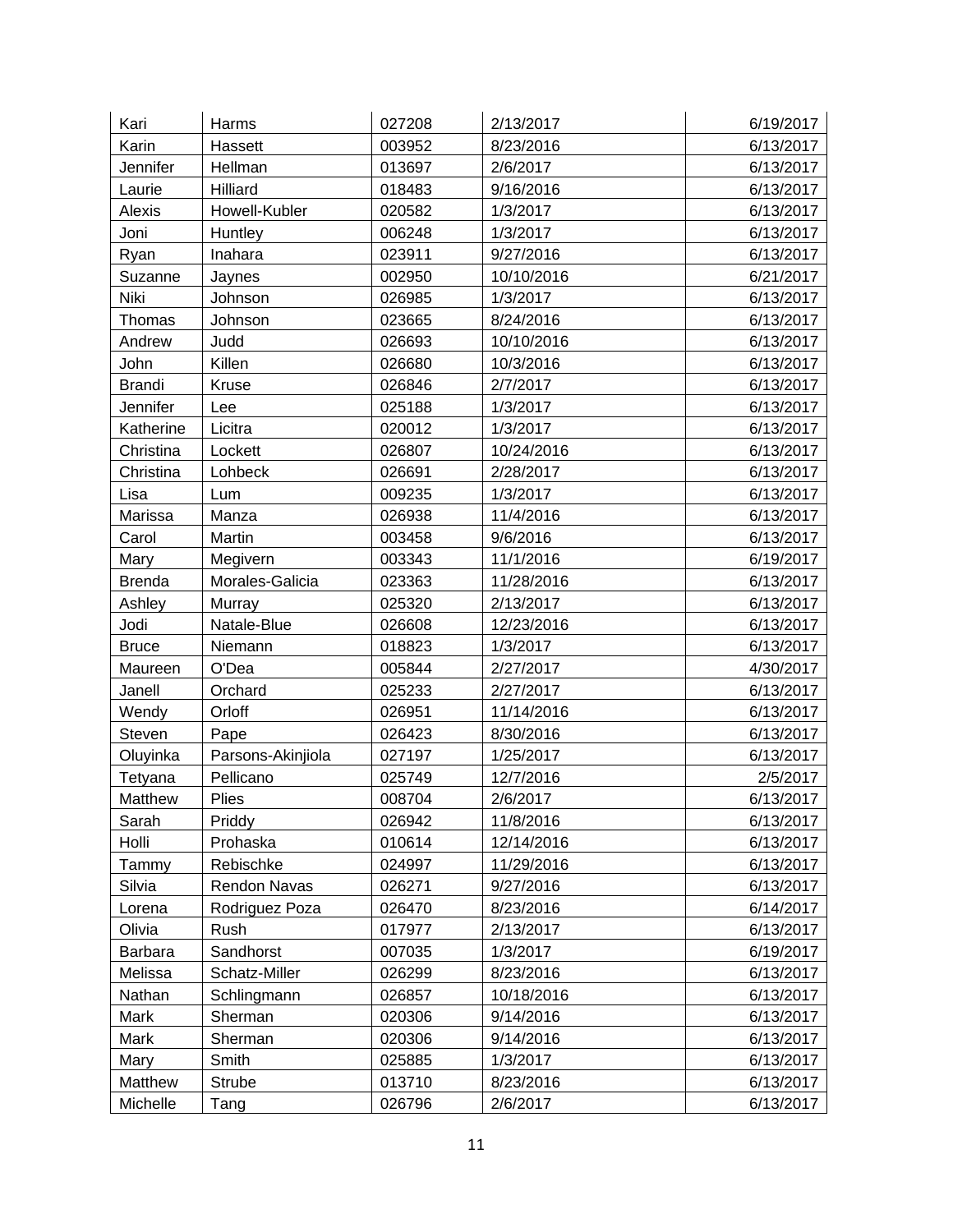| Pamela   | Taylor  | 002948 | 11/7/2016  | 6/13/2017 |
|----------|---------|--------|------------|-----------|
| Mary     | Tran    | 018965 | 3/10/2017  | 6/13/2017 |
| Carolyn  | Travers | 024411 | 1/30/2017  | 6/13/2017 |
| Margaret | Walter  | 001903 | 11/14/2016 | 6/13/2017 |
| Charise  | Weihs   | 022171 | 10/17/2016 | 6/13/2017 |
| Kurt     | Weist   | 015939 | 12/12/2016 | 6/13/2017 |
| Laura    | Wilson  | 015596 | 11/29/2016 | 6/13/2017 |
| Sydney   | York    | 008823 | 10/24/2016 | 6/13/2017 |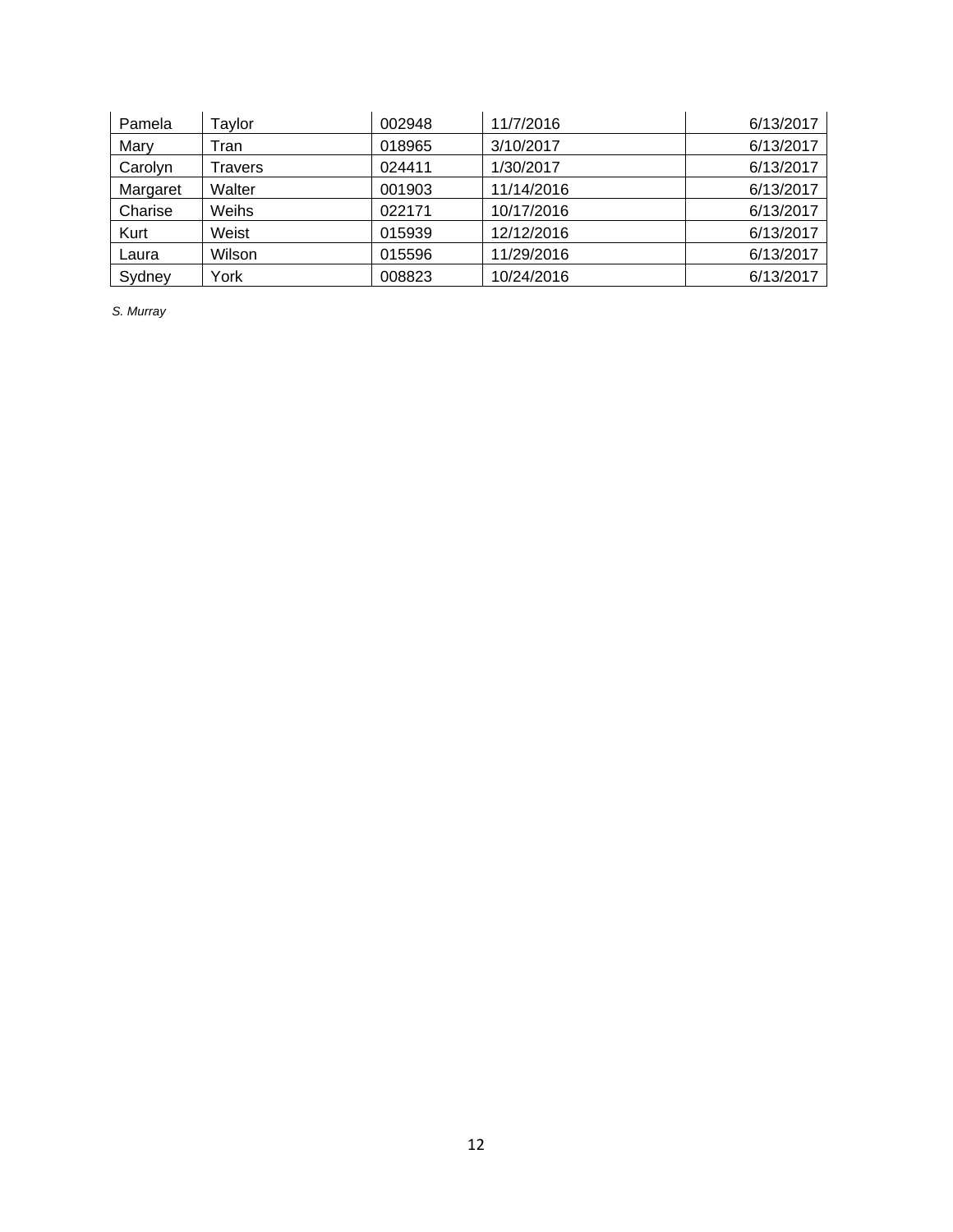#### Election of Second Year Probationary Teachers

# **RECITAL**

On the advice of the Chief Human Resources Officer, the Superintendent recommends that the teacher listed below be elected as a Second Year Probationary Teacher.

#### **RESOLUTION**

The Board of Education accepts the Superintendent's recommendation and by this resolution hereby elects as a Second Year Probationary teacher for the 2017-2018 school year the following person, subject to the employment terms and conditions contained in the standard form contract approved by the legal counsel for the District.

| Last    | <b>First</b> |
|---------|--------------|
| Kendall | Megan        |

*S. Murray*

# **RESOLUTION No. 5444**

# Recommended Decision to Rescind Election of First Year Probationary Teachers (Full-Time) of Employees Celina Arellano Almaguer, Lorena Rodriguez Poza, and Melissa Schatz-Miller.

On November 09, 2016, by resolution 5350, the Board of Education approved the Election of First Year Probationary Teachers (Full-Time) of Employee Celina Arellano Almaguer, Lorena Rodriguez Poza, and Melissa Schatz-Miller. Because it was subsequently determined that these employee's should have been elected as a Temporary Teachers, Employee Celina Arellano Almaguer, Lorena Rodriguez Poza, and Melissa Schatz-Miller are removed from the Election of First Year Probationary Teachers (Full-Time) list.

*S. Murray*

# **RESOLUTION No. 5445**

#### Rescind Election of Third Year Probationary Administrator for Employee Robert Cantwell

On March 7, 2017, by Resolution No. 5404, the Board of Education approved the Election of Third Year Probationary Administrator of Employee Robert Cantwell. Because it was subsequently determined that employee was incorrectly placed as a First Year Probationary Administrator for a second year in 2015, Employee Robert Cantwell is removed from the Election of Third Year Probationary Administrators List.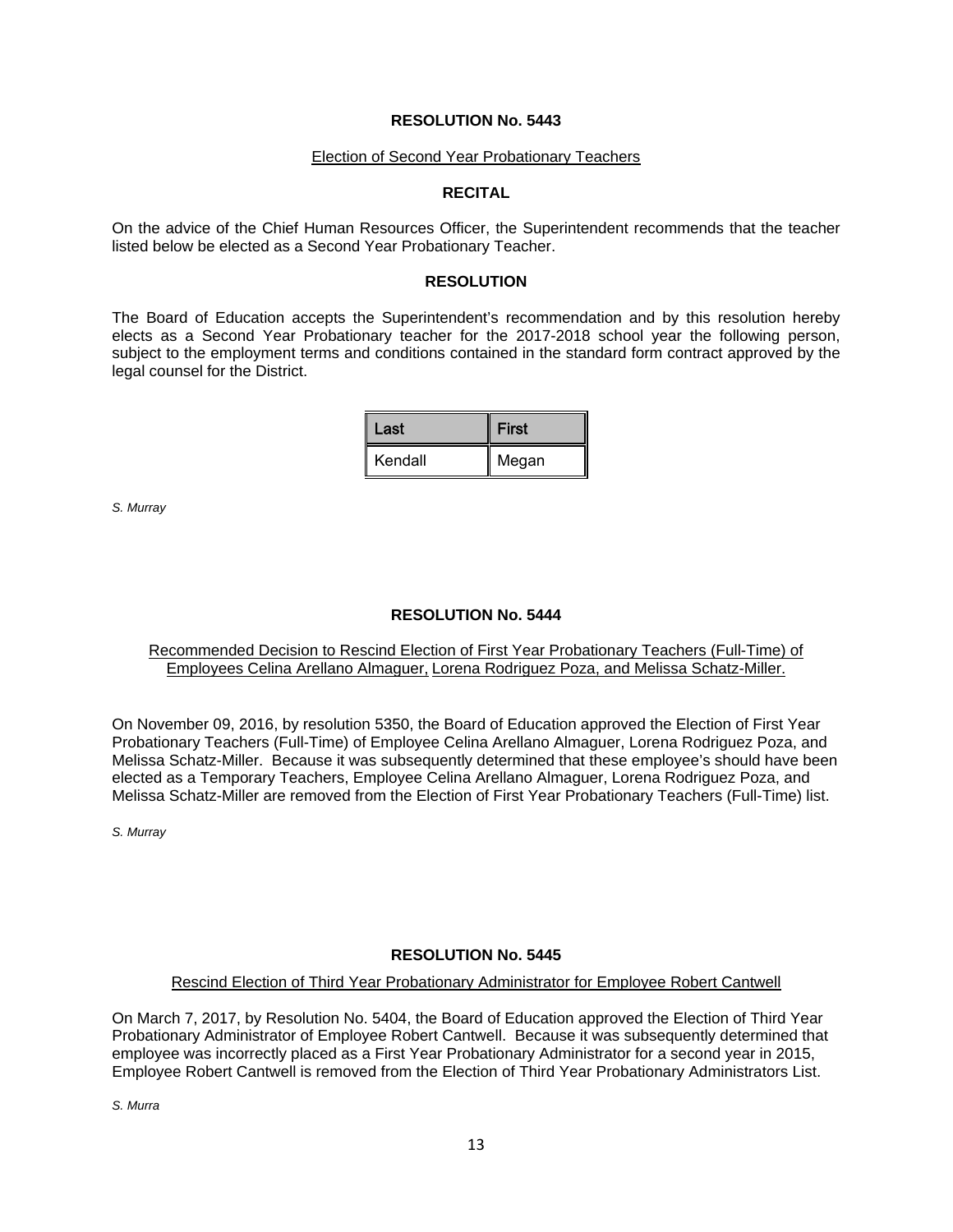#### Election of Contract Administrators

# **RECITAL**

On the advice of the Chief Human Resources Officer, the Superintendent recommends the following probationary administrator who has been employed as a regularly appointed administrator for three successive school years is elected as a Contract Administrator.

#### **RESOLUTION**

The Board of Education accepts the Superintendent's recommendation and by this resolution hereby elects the following person as Contract Administrator and extends the employment contract of the following persons until June 2020, subject, according to the employment terms and conditions set out in the standard District contract.

| Last     | <b>First</b> |  |
|----------|--------------|--|
| Cantwell | Robert       |  |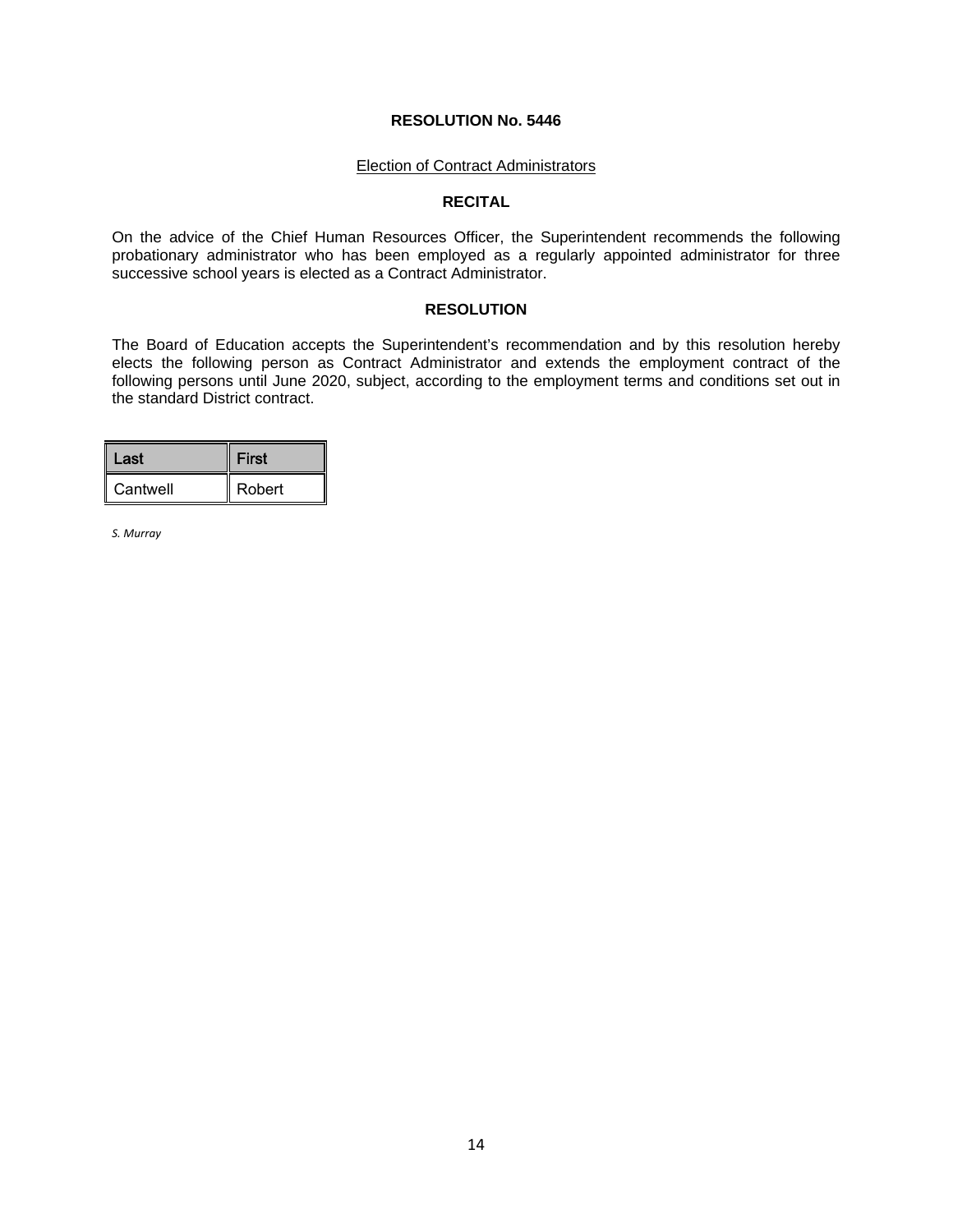# Other Matters Requiring Board Approval

The Interim Superintendent RECOMMENDS adoption of the following items:

Numbers 5447 through 5451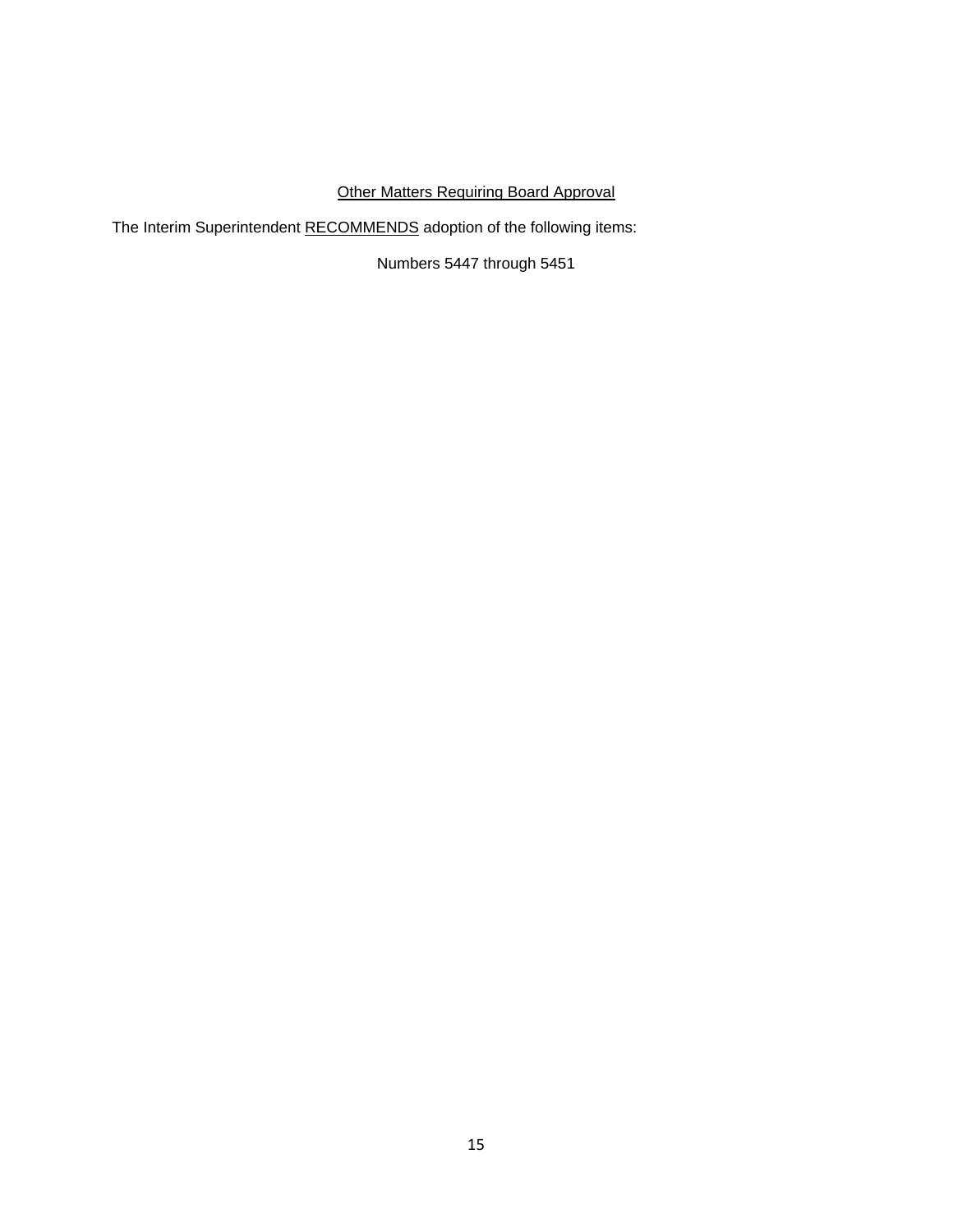#### Revision of Contingency and Reserves Policy

# **RECITALS**

- A. On April 8, 2002 the Board of Education ("Board") adopted Board Policy 8.10.025 addressing Contingency and Reserve levels for the General Fund. The policy, as adopted, addresses the establishment of contingencies and reserves under ORS 294.388.
- B. This revision revises language to establish this minimum target of a 5% operating contingency in the general fund by June 30, 2020 and 10% operating contingency in the general fund by June 30, 2025.
- C. On March 14, 2017 the Community Budget Review Committee ("CBRC") presented the first reading of the revised policy to the Board.

# **RESOLUTION**

The Board approves the revisions to Board Policy 8.10.025 Contingencies and Reserves.

*R. Dutcher*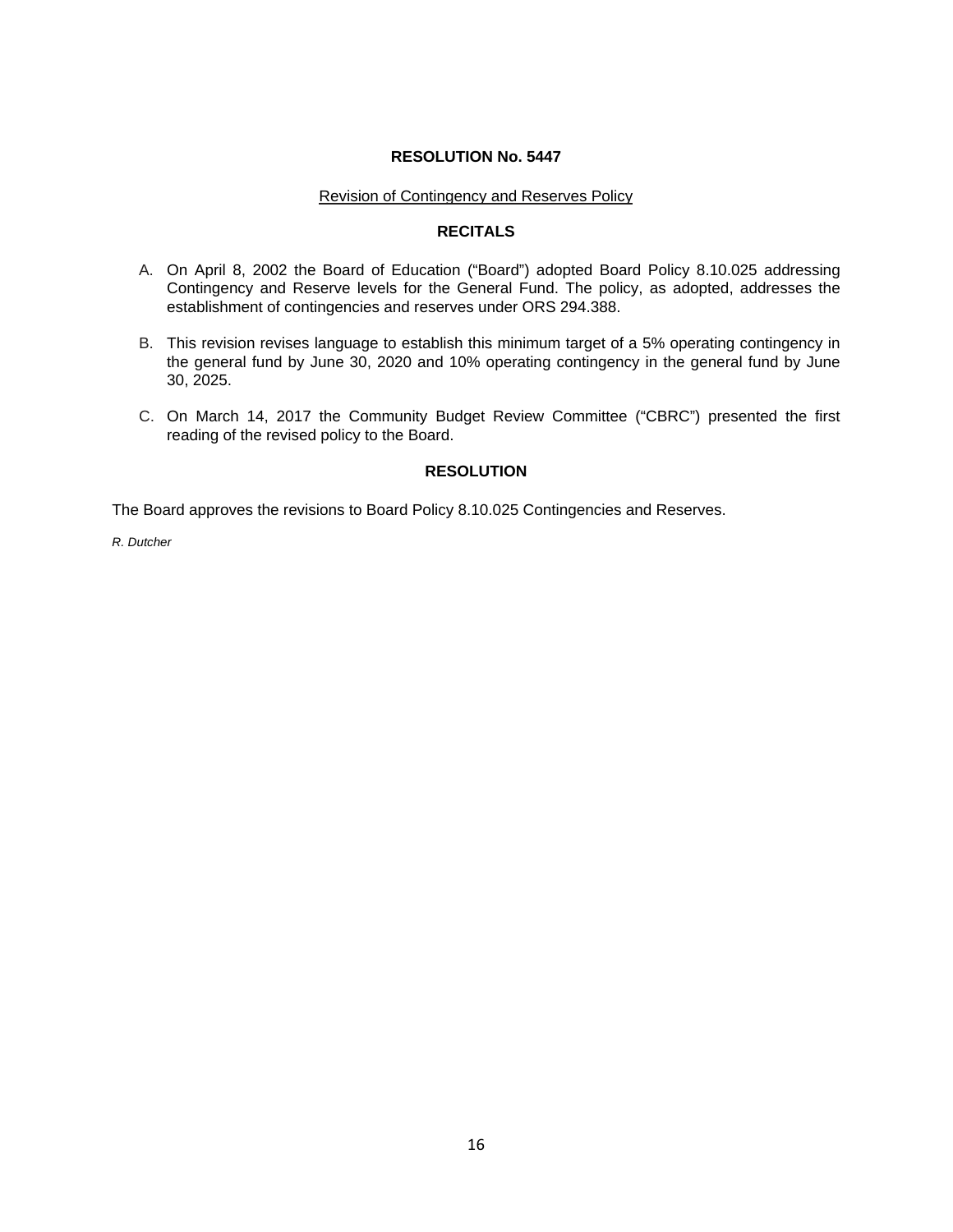#### Students Requesting Exemption from PE State Requirement

# **RECITALS**

- A. In accordance with OAR 581-022-1910, Portland Public Schools may excuse students from a state required program or learning activity, where necessary, to accommodate students' disabilities or religious beliefs:
- B. Approval of the exemption shall be based upon and shall include:
	- 1) A written request from the student's parent or guardian or the student, if that student is 18 years of age or older or a legally emancipated minor, listing the reasons for the request and a proposed alternative for an individualized learning activity which substitutes for the period of time exempt from the program and meets the goals of the learning activity or course being exempt;
	- 2) An evaluation of the request and approval by appropriate school personnel (the alternative should be consistent with the student's educational progress and career goals as described in OARs 581-022-1670 and 581-022-1510).
- C. Following approval by Portland Public Schools Board of Education, and upon completion of the alternative, credit shall be granted to the student.

# **RESOLUTION**

- 1. Be it resolved that the Board of Education approves nine Portland Public Schools high school students to be granted exemption from the state PE requirement.
- 2. In accordance with OAR 581-022-1910, all students have a physician statement that documents their specific physical limitation as it relates to this requirement, as well as a written state of agreement from their parent/guardian. All students will replace the PE credit requirement with alternative coursework as required.

*A. Lopez*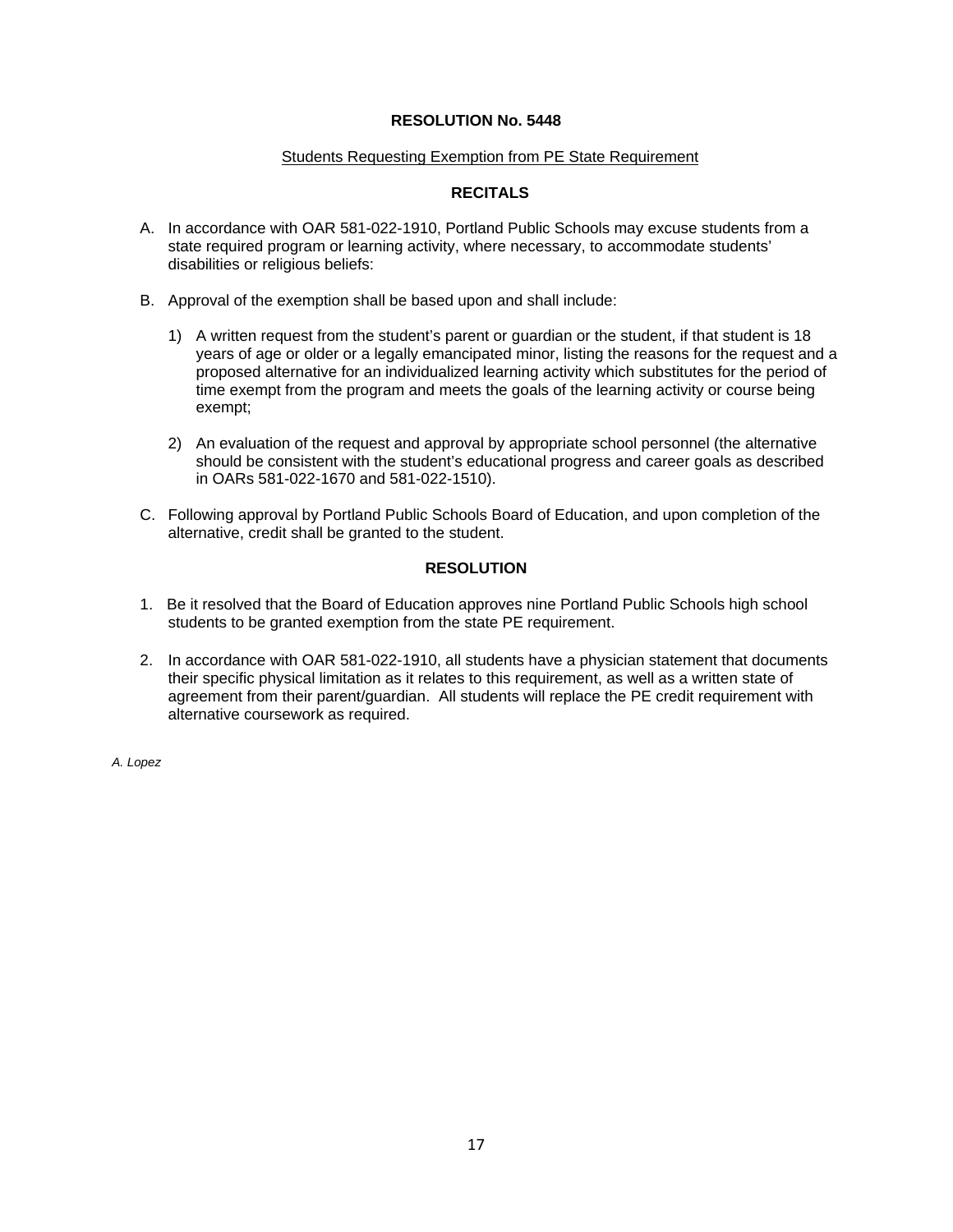# **WITHDRAWN**

# **RESOLUTION No. 5450**

# **Minutes**

The following minutes are offered for adoption:

March 14 and 21, 2017